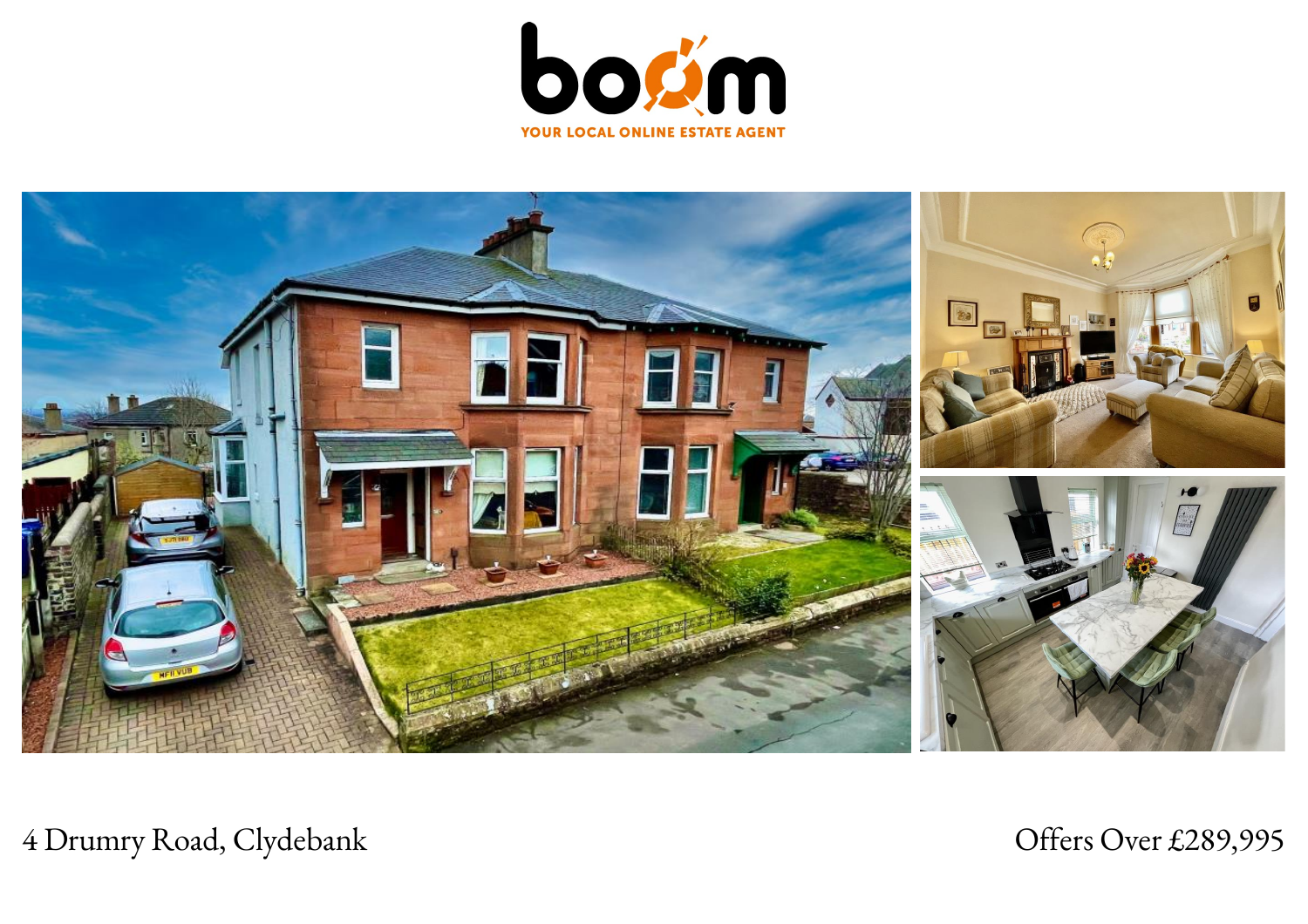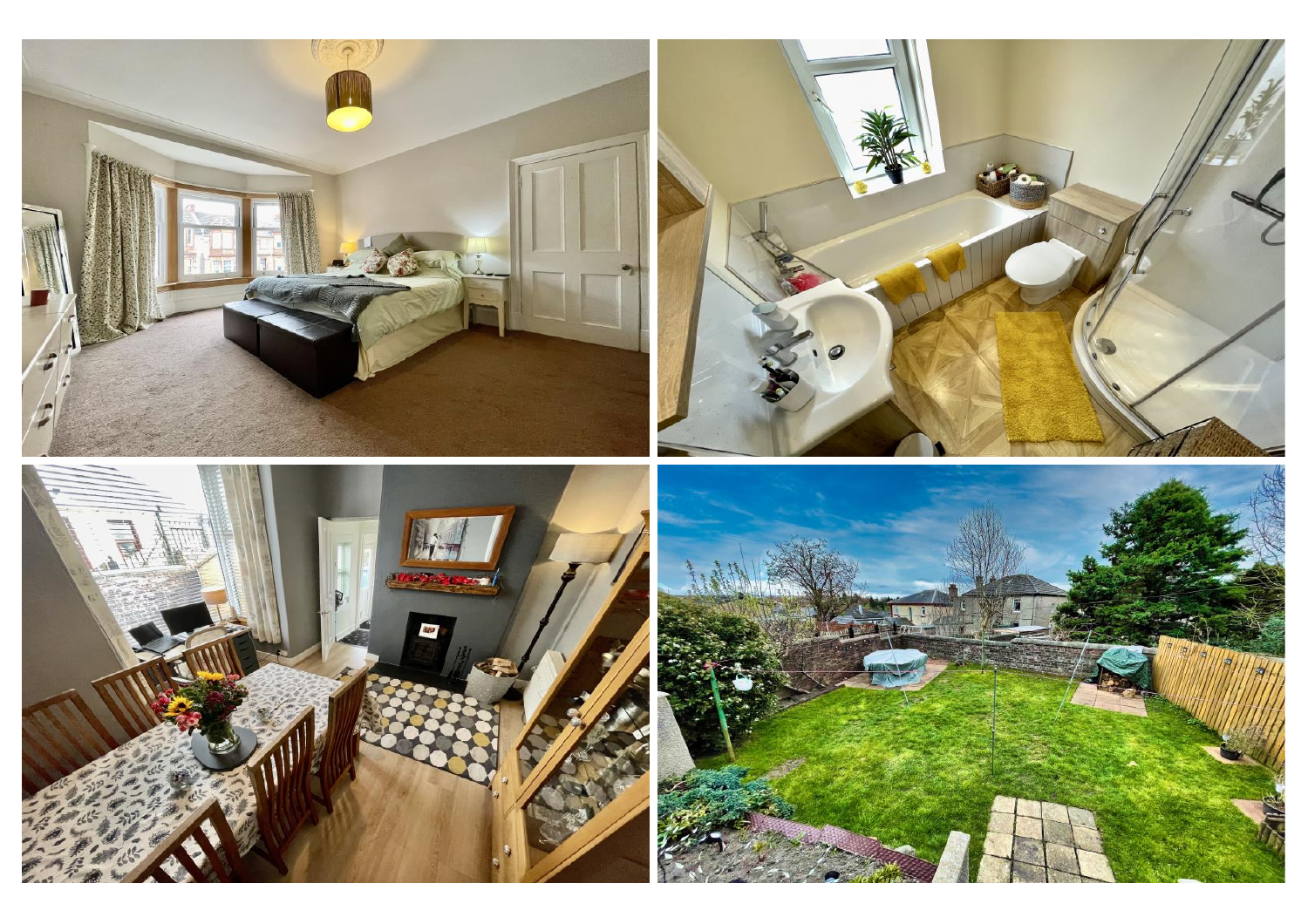

This plan is for illustration purposes only and may not be representative of the property. Plan not to scale.